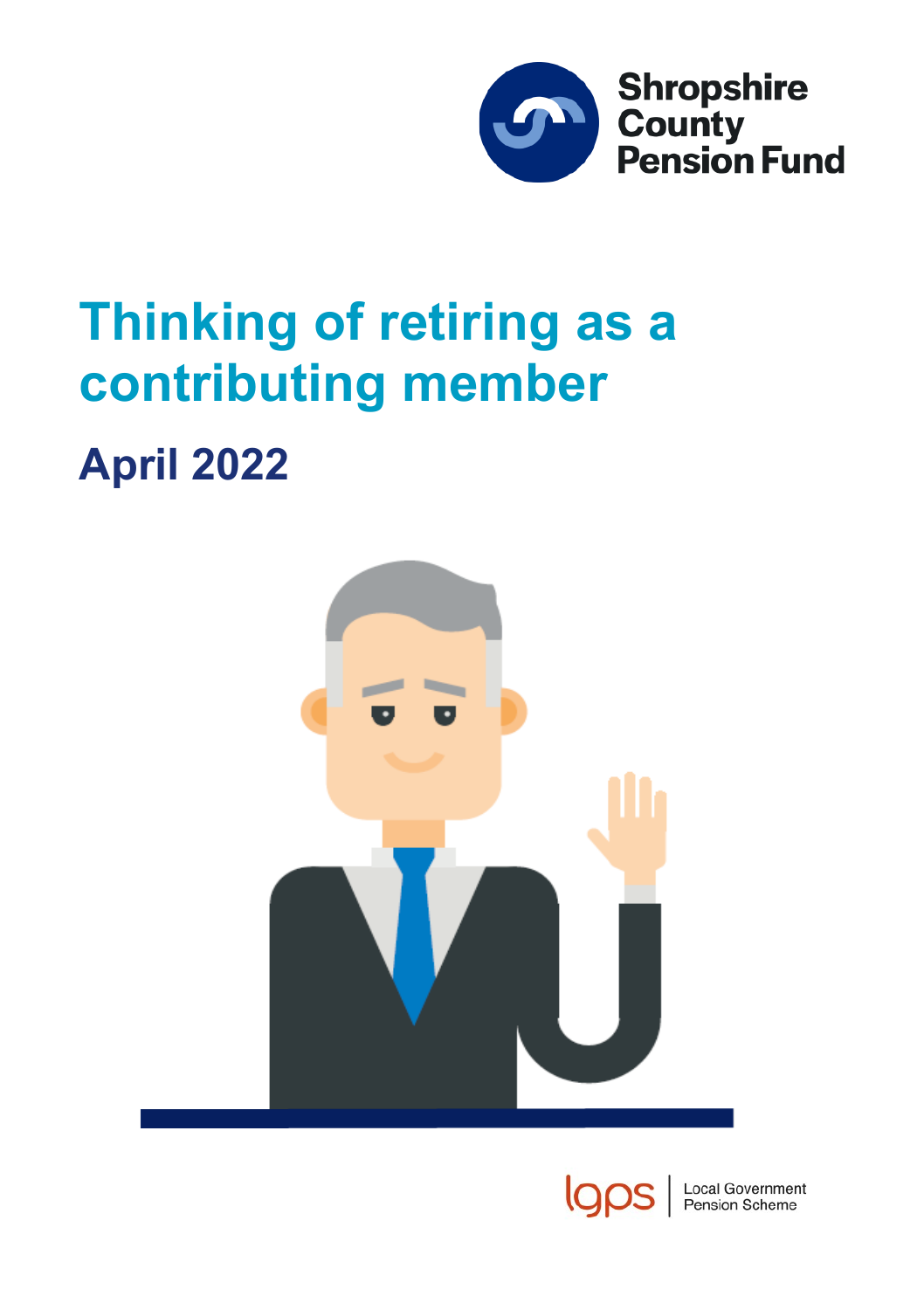# **Contents**

| Section 1 - How can I retire?                             | Page 3  |
|-----------------------------------------------------------|---------|
| <b>Section 2 – The retirement process</b>                 | Page 5  |
| Section 3 – Small pension pots & trivial commutation      | Page 7  |
| <b>Section 4 – Tax and your pension</b>                   | Page 9  |
| <b>Section 5 - Benefits from additional contributions</b> | Page 9  |
| <b>Section 6 – Freedom and choice</b>                     | Page 12 |
| <b>Section 7 - Frequently asked questions</b>             | Page 13 |
| <b>Section 8 - Dispute procedure</b>                      | Page 14 |
| Section 9 – Useful information and organisations          | Page 15 |
| <b>Contact details</b>                                    | Page 16 |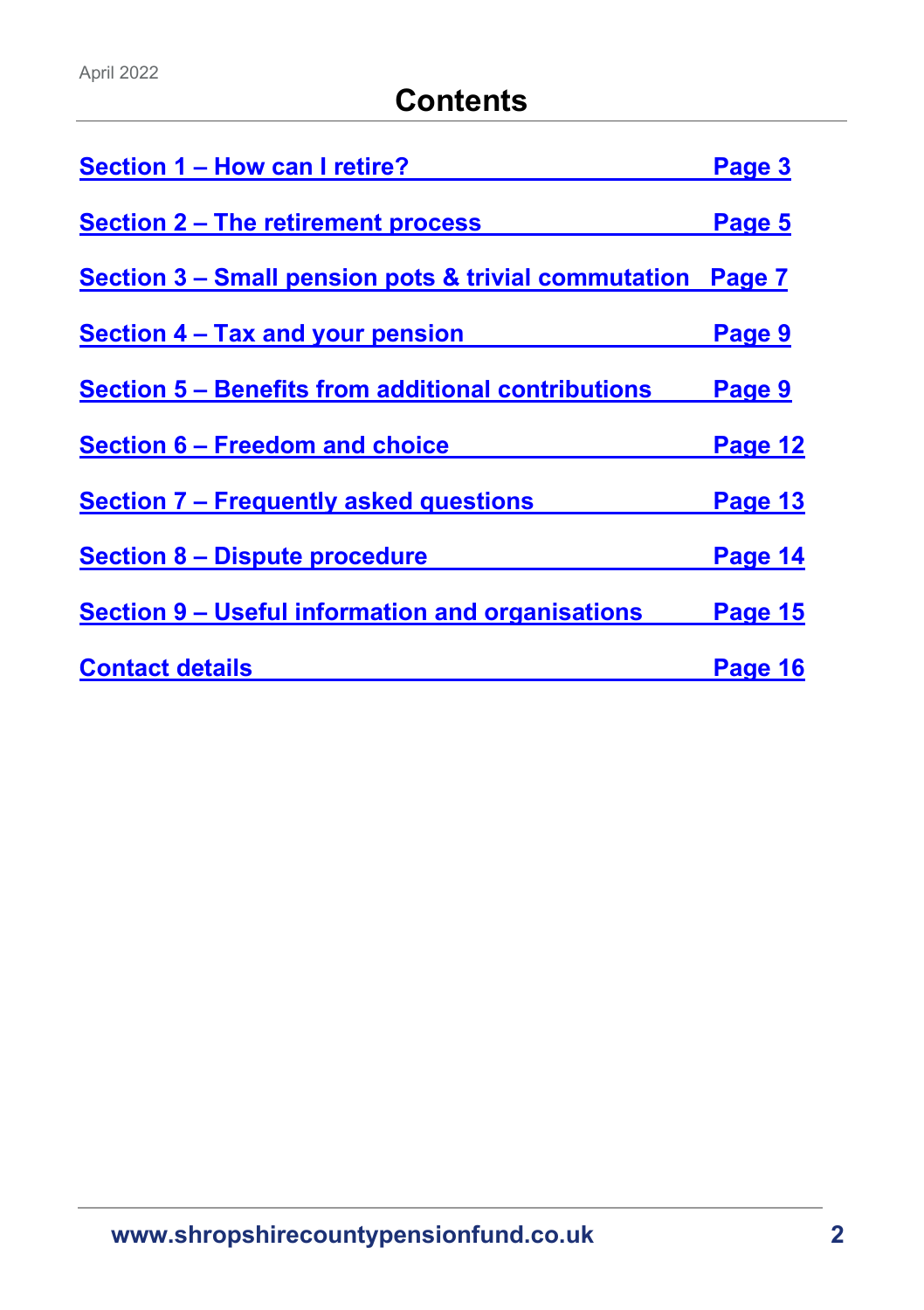#### <span id="page-2-0"></span>**Before you read this guide, please be aware that all types of retirement (except flexible retirement) mean leaving your job.**

#### **Normal retirement**

Your Local Government Pension Scheme (LGPS) benefits become due at your normal pension age. In the LGPS this is the same as your State Pension age. This is known as normal retirement. You can however, choose to retire and take your LGPS pension at any time from age 55 to 75. Although, you must have been in the scheme for two years.

#### **Early retirement**

You can choose to retire early and take your pension from age 55. You don't need your employer's consent. But, your pension is normally reduced if paid before your normal pension age.

Reductions are worked out in line with guidance given by the Secretary of State. The percentage reductions for retirements up to 13 years early are shown in the table below. If the number of years isn't exact, we adjust the reduction percentages.

| <b>Pension reduction</b> |              |                |                         |
|--------------------------|--------------|----------------|-------------------------|
| <b>Years early</b>       | <b>Males</b> | <b>Females</b> | <b>Retirement grant</b> |
| 0                        | 0.0%         | 0.0%           | 0.0%                    |
|                          | 5.1%         | 5.1%           | 2.3%                    |
| $\overline{\mathbf{2}}$  | 9.9%         | 9.9%           | 4.6%                    |
| 3                        | 14.3%        | 14.3%          | 6.9%                    |
| 4                        | 18.4%        | 18.4%          | 9.1%                    |
| 5                        | 22.2%        | 22.2%          | 11.2%                   |
| 6                        | 25.7%        | 25.7%          | 13.3%                   |
| $\overline{7}$           | 29.0%        | 29.0%          | 15.3%                   |
| 8                        | 32.1%        | 32.1%          | 17.3%                   |
| 9                        | 35.5%        | 35.5%          | 19.2%                   |

# **Reduction table (table issued 8 January 2019)**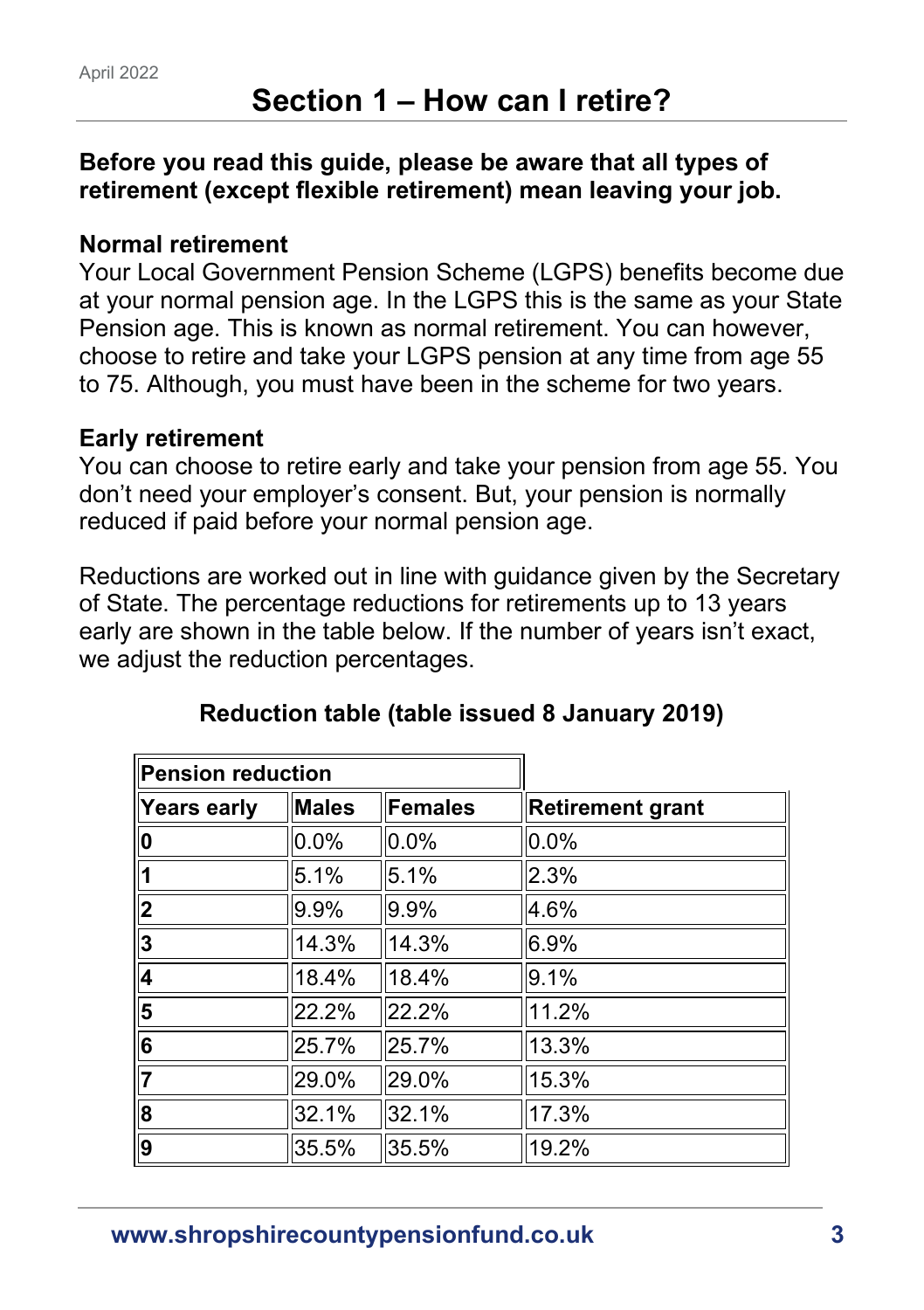| $\parallel$ 10  | 37.7% | II37.7% | 21.1% |
|-----------------|-------|---------|-------|
| $\overline{11}$ | 41.6% | 41.6%   | N/A   |
| $\overline{12}$ | 44.0% | 44.0%   | IN/A  |
| $\sqrt{13}$     | 46.3% | 46.3%   | IN/A  |

If you've built up pension in the LGPS before 1 April 2014, the normal pension age that applies to those benefits is protected at 65. If you were a member of the LGPS on 30 September 2006, you may also have rule of 85 protection. This means if you choose to retire before your normal pension age, some or all your benefits may not be reduced for early payment.

# **Late retirement**

If you carry on working past your normal pension age you can keep paying into the LGPS. However, you must take your benefits by your 75<sup>th</sup> birthday. Because you'll be drawing your benefits after your normal pension age, they will be increased.

# **Redundancy or efficiency of service**

If you're age 55 or over with two or more years scheme membership, your main benefits are due immediately if your employer makes you redundant or you're retired because of business efficiency. If this happens, no early payment reductions would be applied to your benefits.

Any additional pension paid for by additional pension contributions (APCs) or shared cost additional pension contributions (SCAPCs) would however, be paid at a reduced rate if the retirement happened before normal pension age.

# **Ill-health retirement**

If you leave work because of ill-health, you may be able to take your benefits immediately.

To qualify for ill-health benefits, you must have been in the scheme for two years. Your employer, after getting an opinion from an independent occupational health physician, must be satisfied and make the decision that you will be permanently unable to do your job until your normal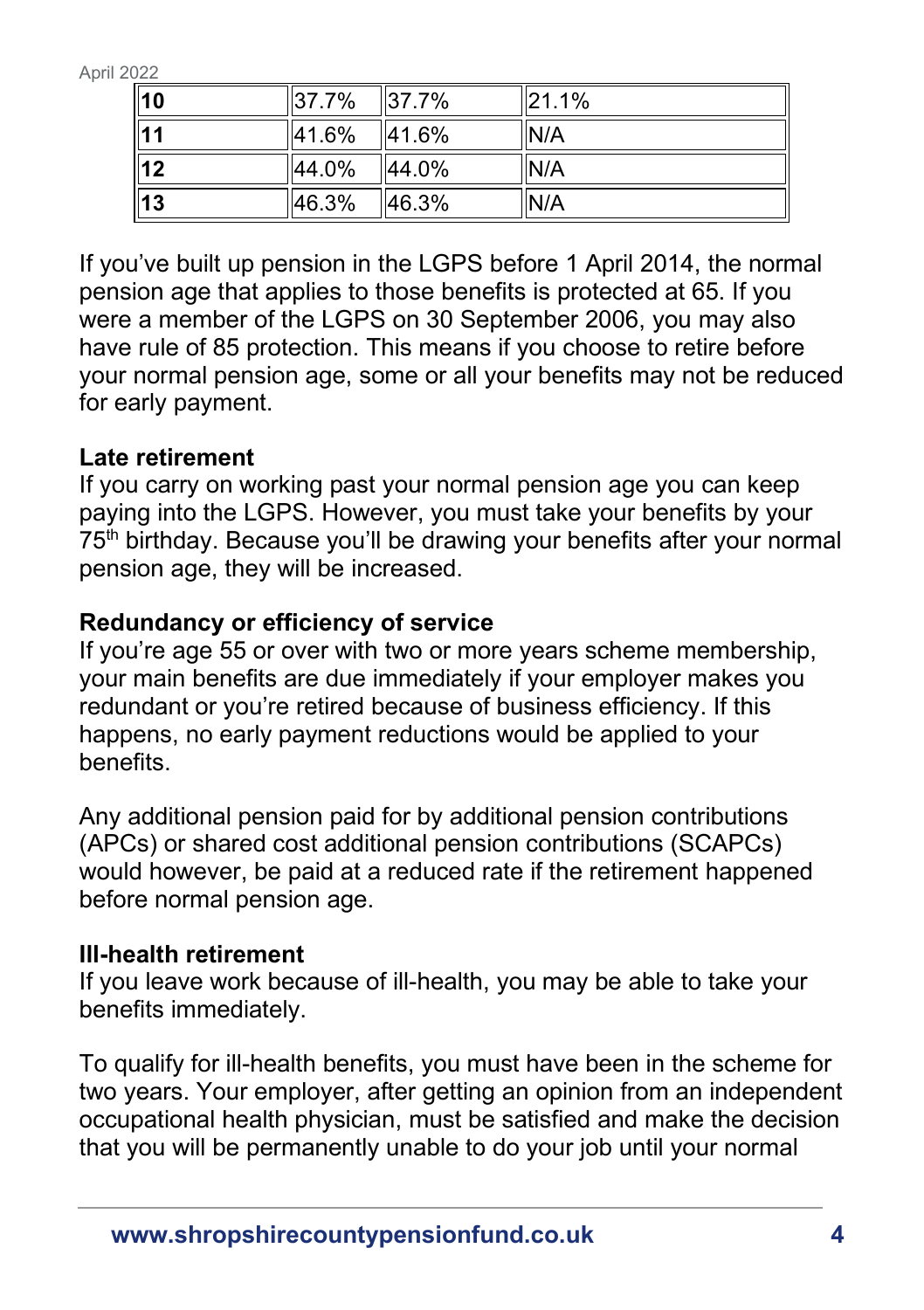pension age and that you're not immediately capable of undertaking any other gainful employment.

Ill-health benefits can be paid at any age and aren't reduced for early payment. In some cases, your benefits could be increased. There are graded levels of benefits based on how likely you are to be capable of gainful employment after you leave.

To find out more about ill-health retirement, please read our 'can you tell me about ill-health retirement' information leaflet.

#### **Flexible retirement**

Rather than continuing in your job to your normal pension age or retiring early, you may want to think about flexible retirement. You can flexibly retire from age 55 if you've been in the scheme for at least two years and your employer agrees. To qualify, you must reduce your hours or move to a less senior position. Your employer will have a policy on flexible retirement. You can ask them for details of their policy and how you apply.

# **Section 2 – The retirement process**

<span id="page-4-0"></span>**Now that you're thinking of retiring, you'll want to know what happens with your LGPS benefits. The following steps show you a brief overview of the process:**



Your employer sends us a leavers form. This gives us the pay figures we need to work out your benefits. If you're retiring before normal pension age, you must contact us to let us know the date you plan on retiring.

**Your employer won't be able to give us the leavers form until your final salary/wage payment has been made and this can sometimes be after you've left employment. The leavers form must include any payments made to you in arrears**.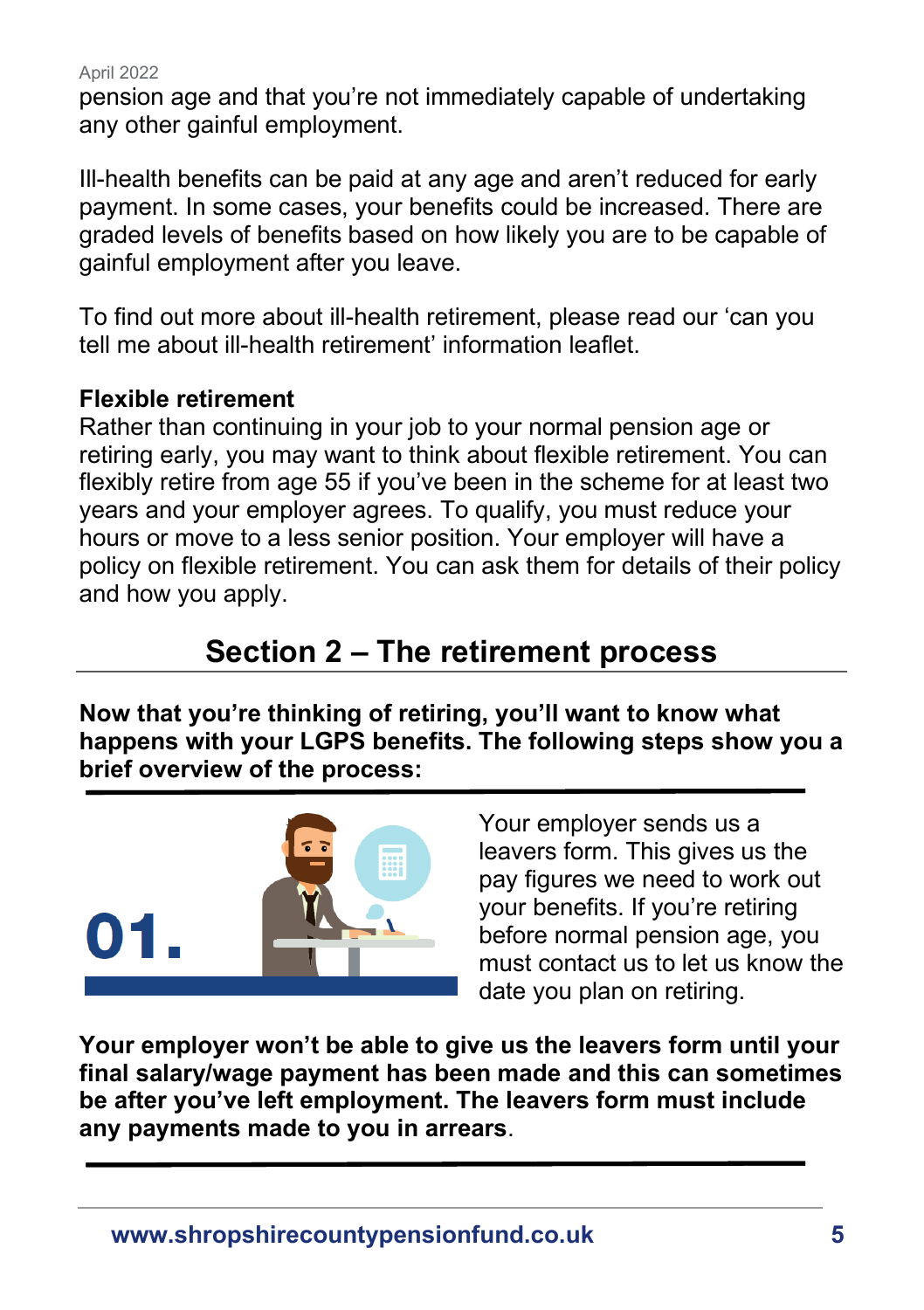Once the leavers form has been received, and we have checked this information is correct, your

pension benefits will be worked out.

A retirement pack, including forms to be completed, will be sent to you with your benefit options. You



may be asked to provide your birth and/or marriage certificates if we haven't already seen them.

We aim to send out your retirement pack within seven working days.



Once you send us your completed forms, we'll process your benefits. A letter will then be sent confirming your annual pension and the payment date of your lump sum retirement grant, if applicable.

**If all the forms aren't returned, or have been filled in wrongly, this may delay payment of your benefits**.

A final letter will be sent out telling you your payroll number, the date your first pension payment will be made and how to access your payslips and P60s online.



#### **How long does the retirement process take?**

When we have received all the information from you and your employer, we'll do our best to start paying your pension from the next available pay date. Your retirement grant will also be paid once your forms have been received and checked that they've been completed correctly.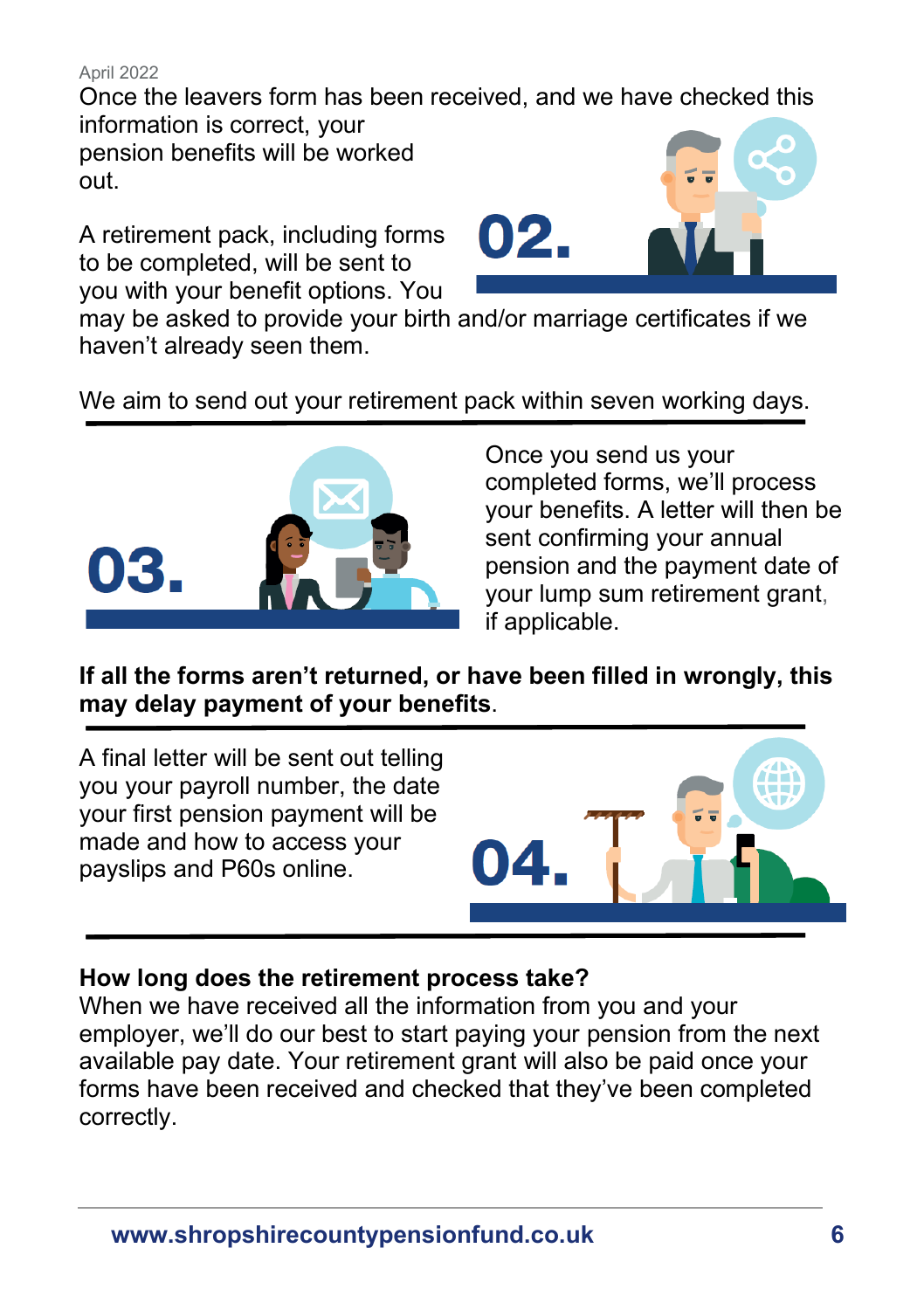It can take time for all the information to come in. Because of this, your pension will not be paid into your bank account on the day you retire, but rather the next pay date after all the information has been received and processed.

## **Who do I contact if I don't agree with the pay information used?**

Your employer gives us the pensionable pay figures used to work out your pension benefits. If you have a query about the pay figures used, you should contact your employer.

#### **I've more than one pension record. Do I have to take all my benefits at the same time?**

No. Depending on the dates of membership of your other pension records, the benefits may have different normal pension ages. We'll write to you at the normal pension age of each employment with details about that pension payment.

# <span id="page-6-0"></span>**Section 3 – Small pension pots and trivial commutation**

Trivial commutation is where a small pension benefit can be paid as a lump sum.

# **How do I know if I can take all my pension as a one-off lump sum?**

The trivial commutation rules which all must be met to take your pension as a one-off lump sum are:

- You must be at least age 55, or age 60 in the case of a woman with a guaranteed minimum pension (GMP), or age 65 in the case of a man with a GMP, with no upper age limit
- You must add all your benefit values, of all pension arrangements including company pensions/personal pensions/stakeholder pensions/ retirement annuities/buy-out plans (but not **State Pension), together and if they don't exceed in total £30,000, trivial commutation may be possible**.
- All the benefits in the LGPS must be extinguished including all benefits from other LGPS funds.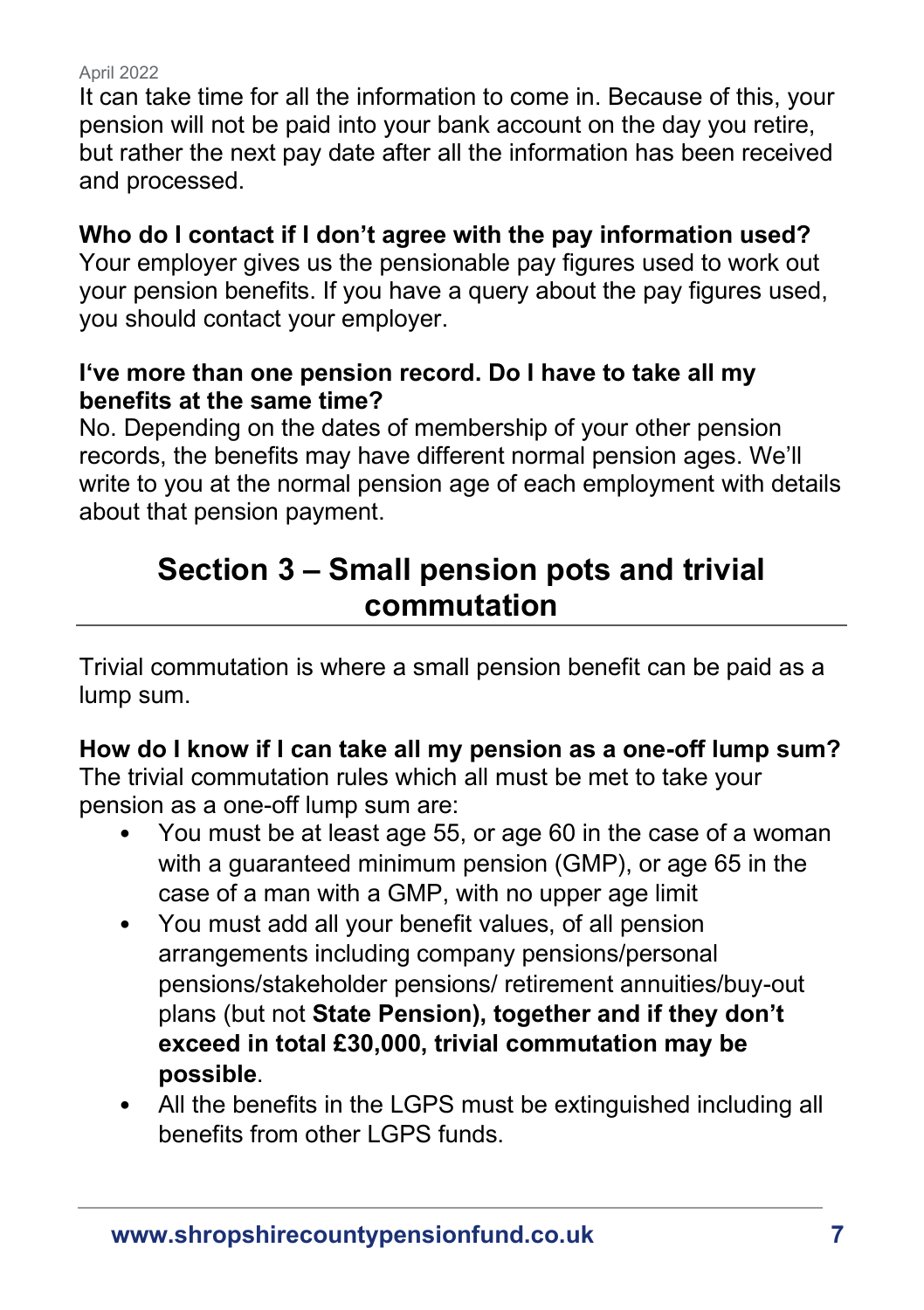You don't have to commute all your pension arrangements if you've other pensions. You can commute some and leave others to provide you with retirement income. All transactions must take place within twelve months of the first one.

## **What are my options in the LGPS?**

In the LGPS, it may be possible for you to take a lump sum under the 'de minimis' rules, even if the trivial commutation rules described above haven't been met. However, this option isn't available if you're receiving payment of deferred pension benefits because of leaving the LGPS before 1 April 2008.

# **The** '**de minimis' rules are:**

- You must be 55 or over or GMP age
- You must not be a controlling director of the sponsoring employer
- The payment must not exceed £10,000
- The payment extinguishes your right to benefits under the scheme
- There must not have been a transfer-out of the scheme in the three years preceding the date of payment

If all these rules are met, we'll pay your benefits built up in our fund as a lump sum. This is unless a formal request is made by you describing any exceptional circumstances which should be considered as to why you don't wish to receive a lump sum payment.

# **Will the trivial commutation lump sum be taxed?**

The lump sum paid will be considered as income for tax purposes. The first 25% of the lump sum payment will be tax free and the remaining 75% will be taxed. Unless you're giving up a pension in payment, in which case the whole lump sum is taxed. Instructions from HMRC mean the tax is taken at source and you're paid the remaining balance.

# **Further information about taking a small pension**

The option to take a small pension benefit as a lump sum will only be provided to you if we think you might meet the criteria. If this applies, this will be covered in your retirement pack as part of the retirement process.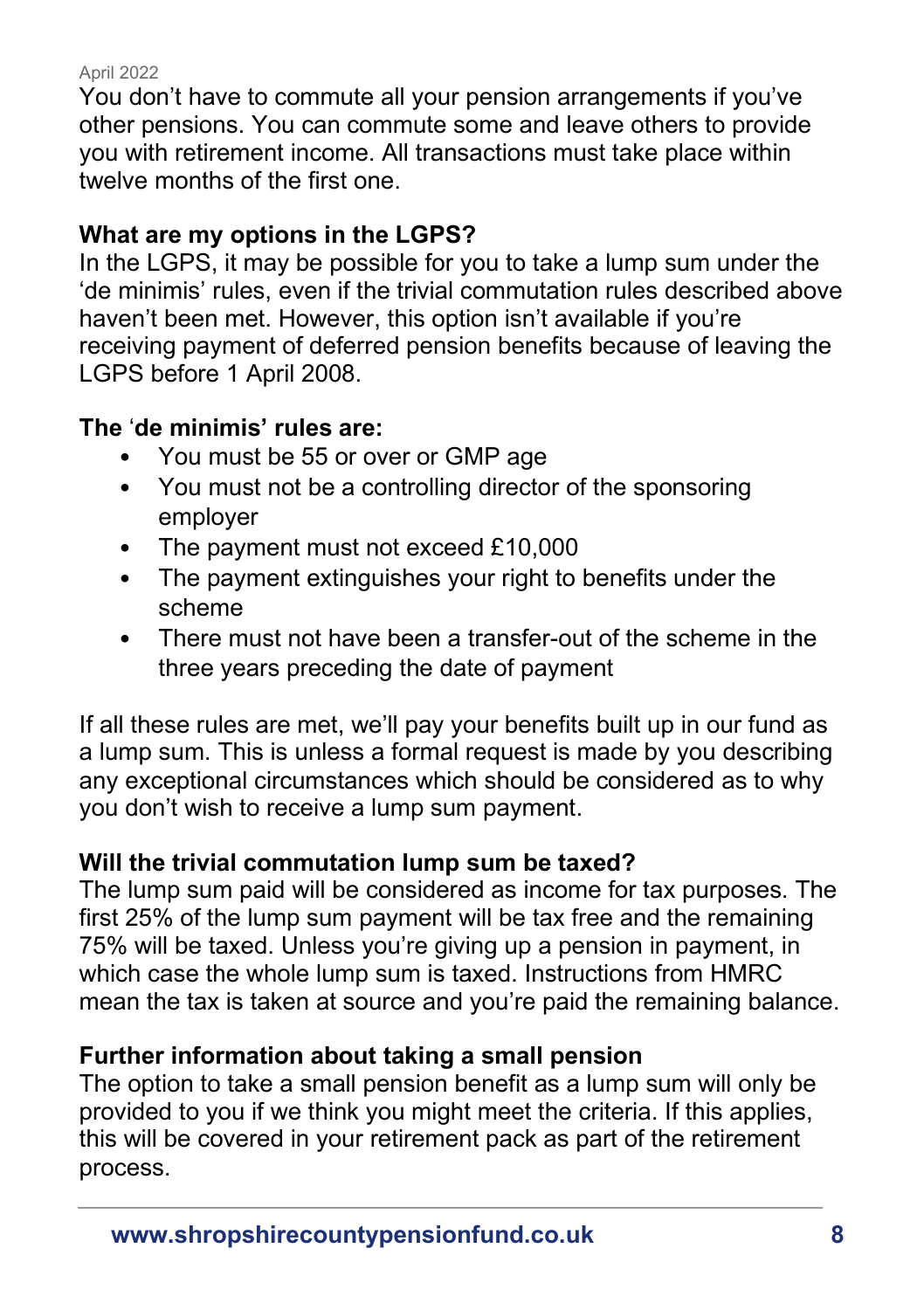To read more about 'trivial commutation' and small pension pots visit HMRC's website: [www.gov.uk/hmrc.](http://www.gov.uk/hmrc) The Pensions Advisory Service website, [www.pensionadvisoryservice.org.uk,](http://www.pensionadvisoryservice.org.uk/) also has some useful information.

# **Section 4 – Tax and your pension**

<span id="page-8-0"></span>Your lump sum retirement grant is completely tax-free (in line with current HMRC rules). However, there are other limits to be aware of which could have potential tax implications when taking your pension benefits.

#### **Lifetime allowance**

As part of the retirement process you need to give details of pension benefits from other providers, on your forms. This is because HMRC restricts pension benefits to a certain value each year, known as the lifetime allowance, before a tax charge becomes due (other than income tax). The lifetime allowance from April 2022 is £1,073,100.

Your pension benefits from us will count towards your allowance and the percentage used will be shown in your retirement letter. If this percentage together with any other pension benefits doesn't exceed 100%, no additional tax charge is due.

#### **Recycling**

When you take your benefits, in addition to your pension you may also receive a lump sum payment. This is sometimes referred to by HMRC as a pension commencement lump sum or PCLS.

If you intend to use part, or all your pension lump sum to fund additional contributions to a pension scheme, or to any other pension arrangement, this is known as 'recycling' and special tax rules may apply. If you break the recycling rules, you'll have to pay a tax charge of between 40% and 55% of the value of your pension lump sum.

Pension recycling applies to all lump sums paid on or after 6 April 2006 and where those lump sums are used to increase pension contributions, regardless of when the contributions are paid. The recycling rule applies when **all** the following conditions are met: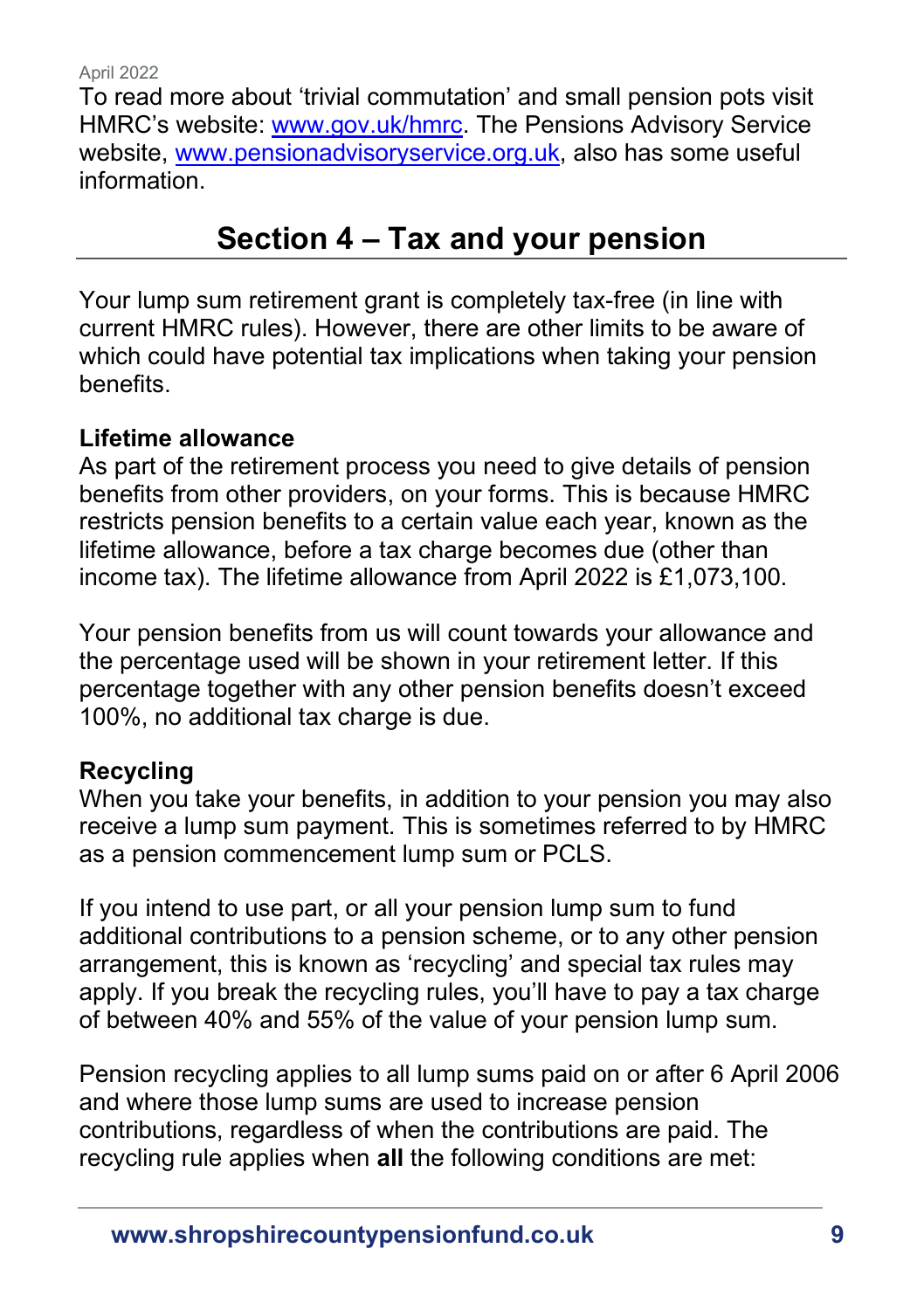- 1. You receive a lump sum (HMRC call this this PCLS)
- 2. Because of the lump sum, the amount of contributions paid into another registered pension scheme is significantly greater than it otherwise would be.
- 3. The additional contributions are made by yourself or by someone else, such as your employer.
- 4. The recycling was pre-planned.
- 5. The amount of lump sum, taken together with any other such lump sums taken in the previous 12-month period, exceeds:
	- £7,500 for events on or after 6 April 2015, or
	- 1% of the standard lifetime allowance for events before 6 April 2015
- 6. The total amount of the additional contributions is more than 30% of your lump sum.

<span id="page-9-0"></span>If you think these rules affect you, you should contact HMRC.

# **Section 5 – Benefits from additional contributions**

If you've bought additional benefits in the LGPS, you'll need to take these benefits at retirement. How these benefits can be used depends on if you were paying:

- Additional voluntary contributions (AVCs)
- Additional pension contributions (APCs)
- Added years
- Additional regular contributions (ARCs)

# **Additional voluntary contributions (AVCs)**

Your contributions will stop at retirement and you have a choice of how to use your AVC fund. At retirement the options available to you will be given in a letter.

# **01. Buy an annuity**

This is where an insurance company, bank or building society of your choice converts the value of your AVC fund and pays you an annuity (pension) in return.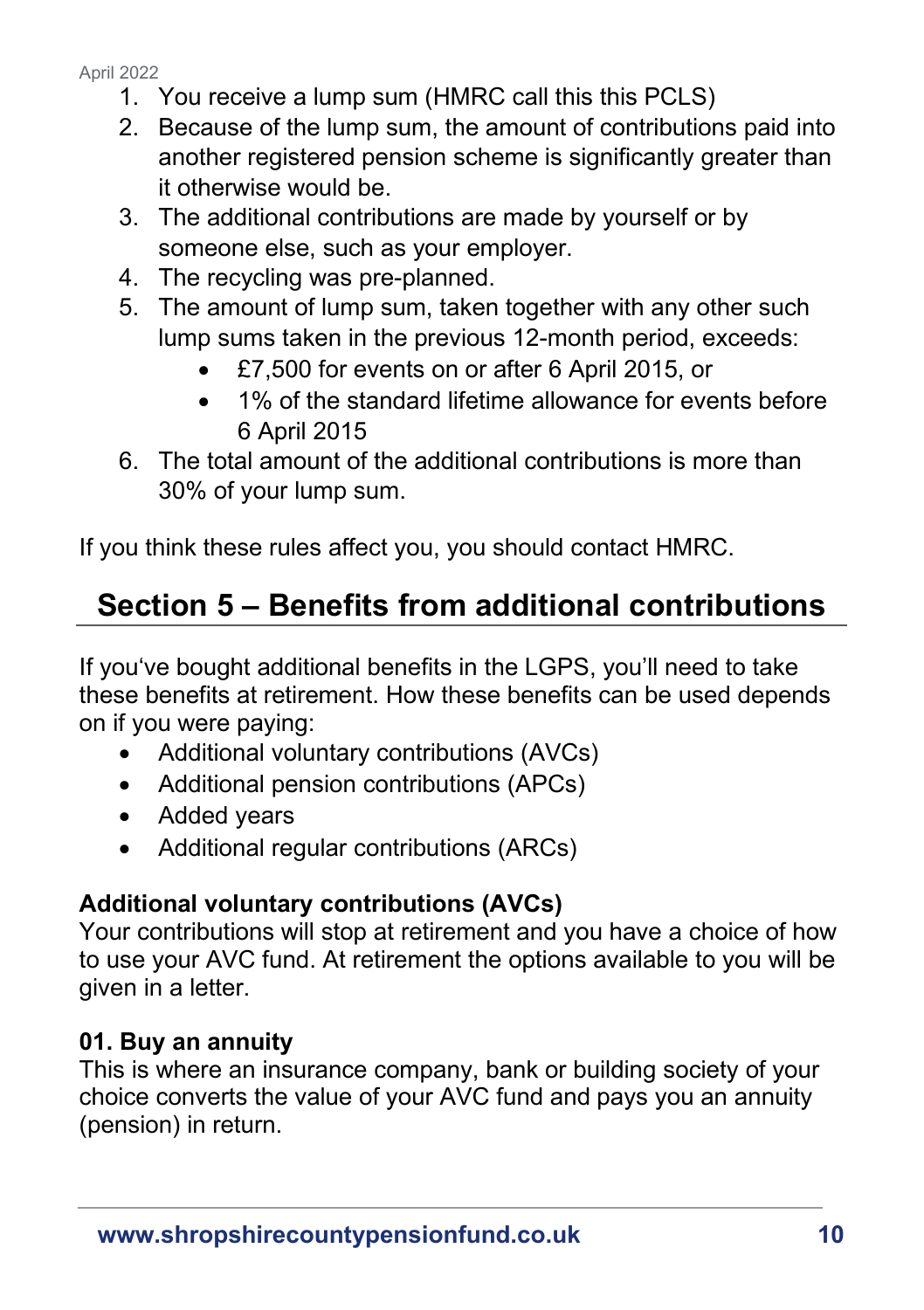The amount of the annuity depends on several factors, such as interest rates and your age. You also have some choice over the type of annuity, for example if you want annual increases and dependants' benefits.

# **02. Buy an annuity from the LGPS**

If you retire with immediate payment of your benefits, you may be able to use your AVC fund to buy an annuity from the main scheme.

# **03. Buy extra membership in the LGPS**

If you started paying AVCs before 13 November 2001 and you're aged 50 or more and stopped paying your AVCs before you retire, or at any age if you are retiring on ill-health grounds, you have the choice to convert your AVC fund into extra LGPS membership.

# **04. Take your AVC fund as cash**

If you still have scope to, you can convert some of your LGPS pension into a lump sum. We'll explain your position in your retirement letter.

# **If you're buying added years in the LGPS**

Any contributions you're still making towards added years will stop on retirement. If you've bought added years, you'll be given the extra membership you've paid for when you leave. This will increase the value of your retirement benefits. Each year of membership bought will count as 1/80th of your final salary pay for your annual pension and 3/80ths for working out your lump sum. This is unless you first joined the scheme aged 45 or over, where each year counts at 1/60th for pension with no lump sum.

# **Additional regular contributions (ARCs)**

If you're still making these contributions, these will stop on retirement and you will be given the extra pension you've paid for. This will increase the value of your benefits. You have the option to give up part of your pension for a lump sum, within HMRC limits.

If you've retired on ill-health, the purchase of additional pension is treated as though paid in full. If you've left employment for any other reason, without completing the purchase, you'll be given the amount of pension paid for. This is worked out as the overall cost divided by the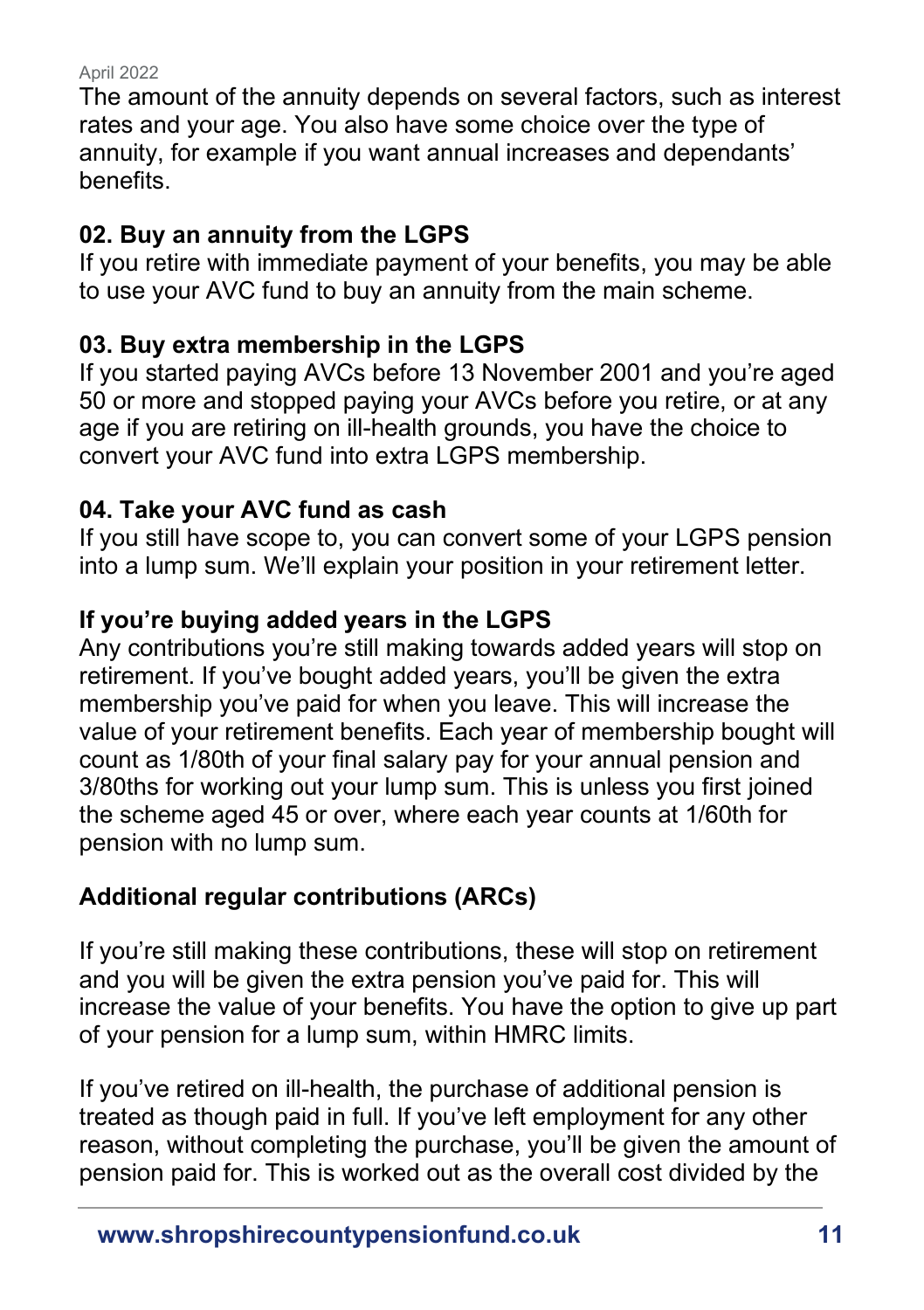contributions you have made. Your additional pension will be affected by any early retirement reductions.

## **Additional pension contributions (APCs)**

If you've bought or are buying extra pension by paying APCs, your contributions will stop on retirement. You will be given the extra pension you've paid for. This will increase the value of your benefits.

<span id="page-11-0"></span>If you've left your employment for any other reason, you'll be given the amount of pension bought. Your additional pension will be affected by any early payment reductions.

# **Section 6 – Freedom & choice**

**The information in the section only applies to you if you're more than twelve months away from your normal pension age.**

#### **What's freedom and choice?**

Changes in the law introduced by the Pensions Act 2015 mean many members of UK pension schemes offering defined contribution benefits have increased flexibility over how they can take their pension from age 55. This increased flexibility means these members can now take the whole of their pension as a lump sum in one go, or at different stages. However, only 25% of the cash taken will be tax free.

The LGPS isn't a defined contribution scheme but a defined benefit scheme. This means these new flexibilities don't apply to LGPS members. If you want to take advantage of these flexibilities, you'll need to transfer your pension benefits to a provider who offers this. Please note this must be an arrangement that meets HMRC conditions.

A transfer of pension benefits is only possible if you've left the scheme at least one year before your normal pension age and you make the transfer at least one year before your normal pension age.

#### **Can I transfer my AVC plan and leave the main scheme benefit with the LGPS?**

Yes, an AVC can be transferred independently of your main scheme benefits and you don't have to take independent advice even if your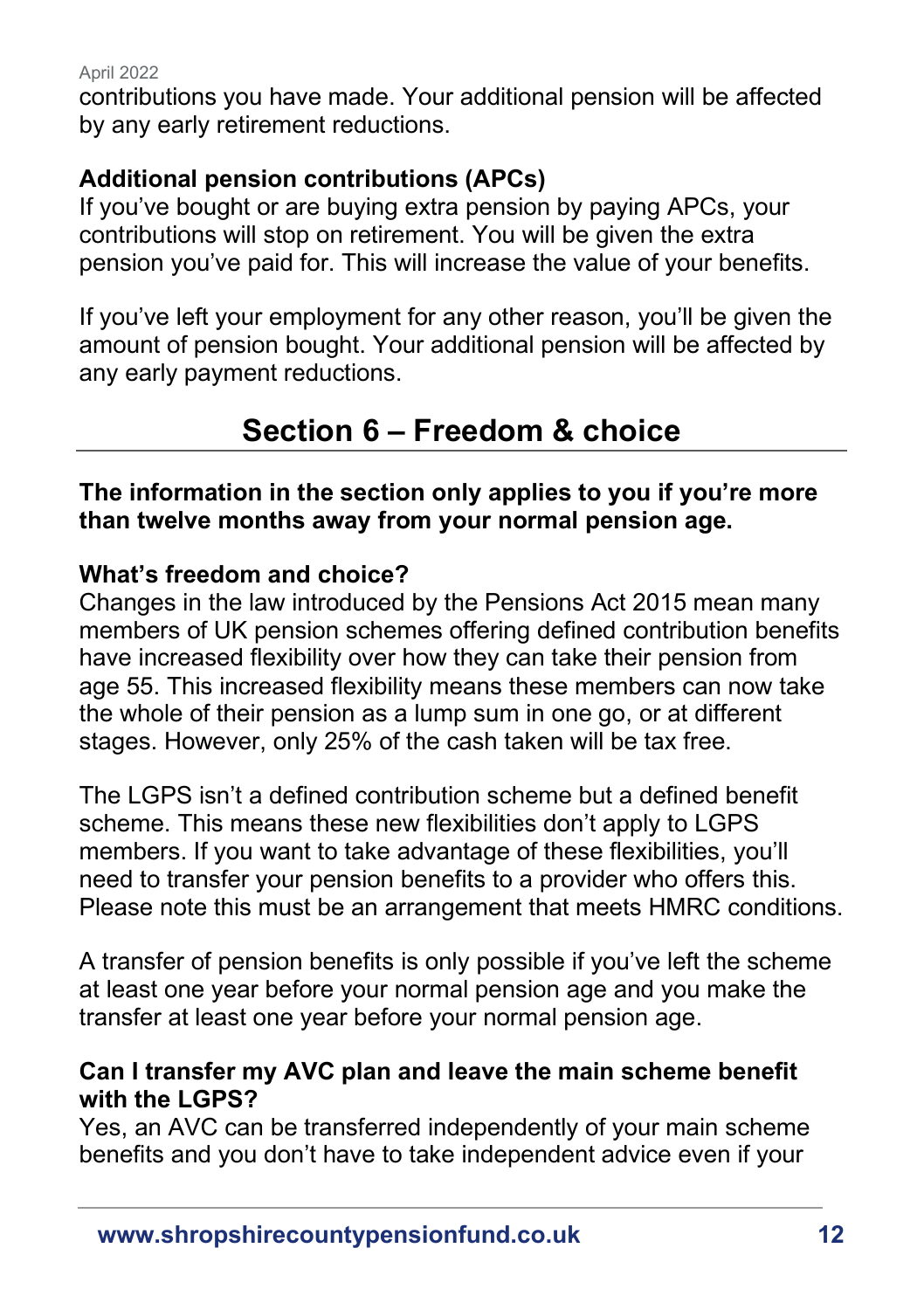<span id="page-12-0"></span>plan value is worth more than £30,000. Your main scheme benefits can be left as a deferred benefit or taken.

# **Section 7 – Frequently asked questions**

# **When will my pension be paid?**

Your pension will be paid on the 29th of every month (or earlier if the 29th is a Saturday, Sunday or bank holiday). Payment may also be made slightly earlier in December before Christmas. Upcoming pay dates are listed on our website.

We'll make each monthly pension payment direct to your bank or building society account. When you fill in your retirement forms, remember to tell us which account you want us to pay your pension into.

#### **Will I receive a payslip when I retire?**

We won't send you a paper payslip unless your net pay (the amount paid into your bank) either goes up or down by £20 or more from the previous month. This means you'll be told when your pension payment has changed. You'll also get a paper copy of your April payslip along with your P60 and pensions increase notice.

You can view your monthly payslips online, by logging into a secure area on our website. Please visit [www.shropshirecountypensionfund.co.uk](http://www.shropshirecountypensionfund.co.uk/)

#### **What if I decide to live abroad?**

If you're thinking of moving abroad, contact us in good time so we can discuss the options with you and make the necessary arrangements.

#### **What if I get another job after I retire?**

If you get another job your pension won't change. It will continue to be paid under current fund policy.

#### **Where can I get financial advice from?**

Your retirement can mean making important decisions, including financial ones. We aren't authorised under the Financial Services Act to give you advice. If you wish to receive independent advice you may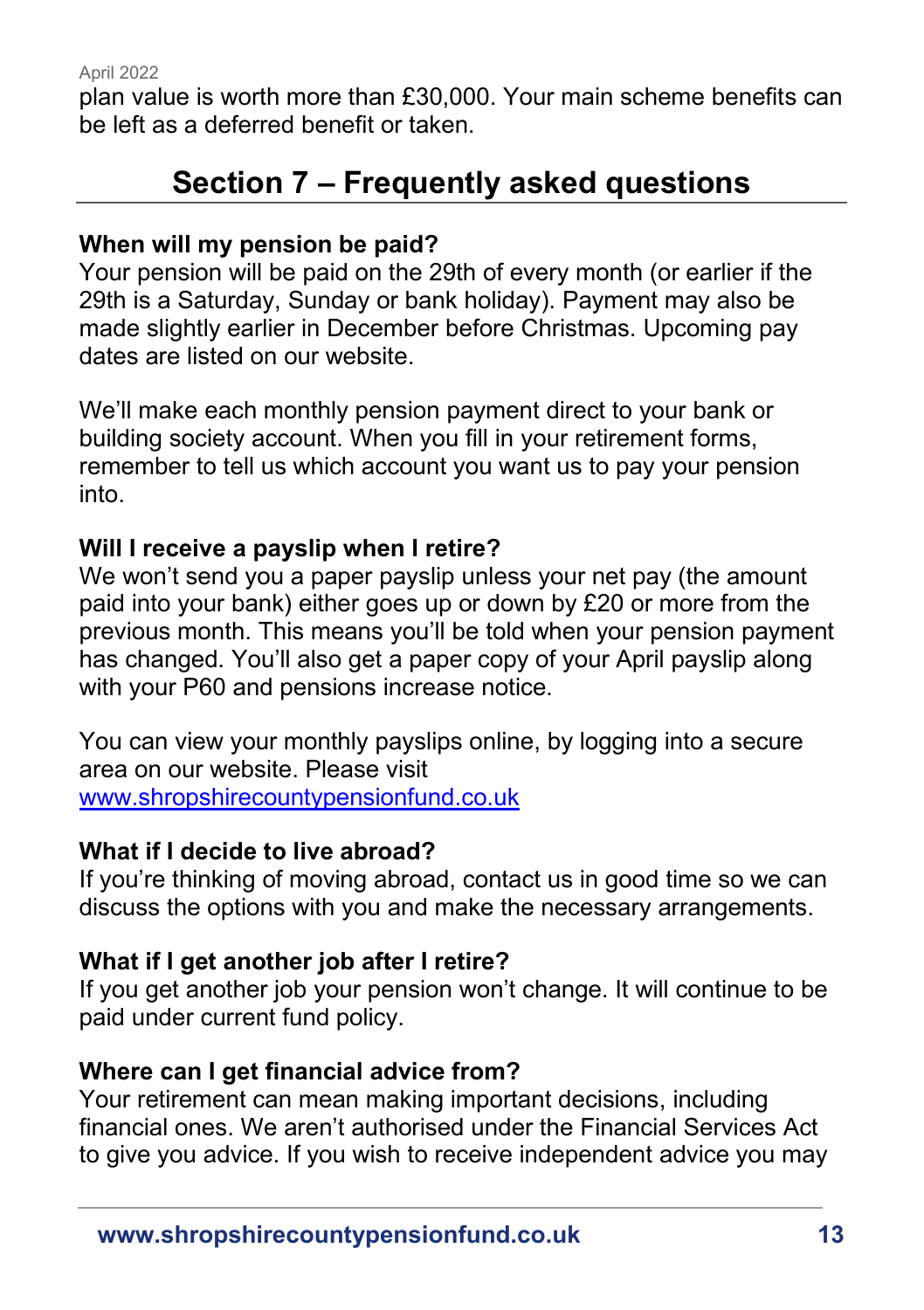<span id="page-13-0"></span>wish to talk to a registered independent financial adviser or an organisation such as the Citizen Advice Bureau. You will need to meet the cost of any charges made for the advice

# **Section 8 – Dispute procedure**

Under Regulation 74 of the Local Government Pension Scheme Regulations 2013 (as amended), we must tell you that if you are unhappy with any decision about your rights or liabilities under the scheme, you may make an appeal application to the body responsible for the decision; either your employer or the administering authority. This is called a 1st stage appeal and must be made within six months of the event.

We would suggest that you come to us before considering the appeal process, as we may be able to resolve your query. Standard forms and guidelines on the appeals process can be found on our website. You can also ask for a copy by calling 01743 252130.

After you've been through the 1st stage, if you're still unhappy you may apply for a reconsideration using the 2nd stage to:

Claire Porter: Head of Legal Services Shropshire Council, Shirehall, Abbey Foregate, Shrewsbury SY2 6ND.

If you have a complaint or dispute which has gone through IDRP, but you are still unhappy with the response, you can contact The Pensions Ombudsman (TPO). Contact details can be found under 'useful information and organisations'.

# **The Pensions Ombudsman (TPO)**

TPO deals only with pension complaints. It can help if you have a complaint or dispute about the administration and /or management of personal and occupational pension schemes. Some examples of the types of complaints it considers are (this list is not exhaustive):

- Automatic enrolment
- Benefits: including incorrect calculation, failure to pay or late payment
- Death benefits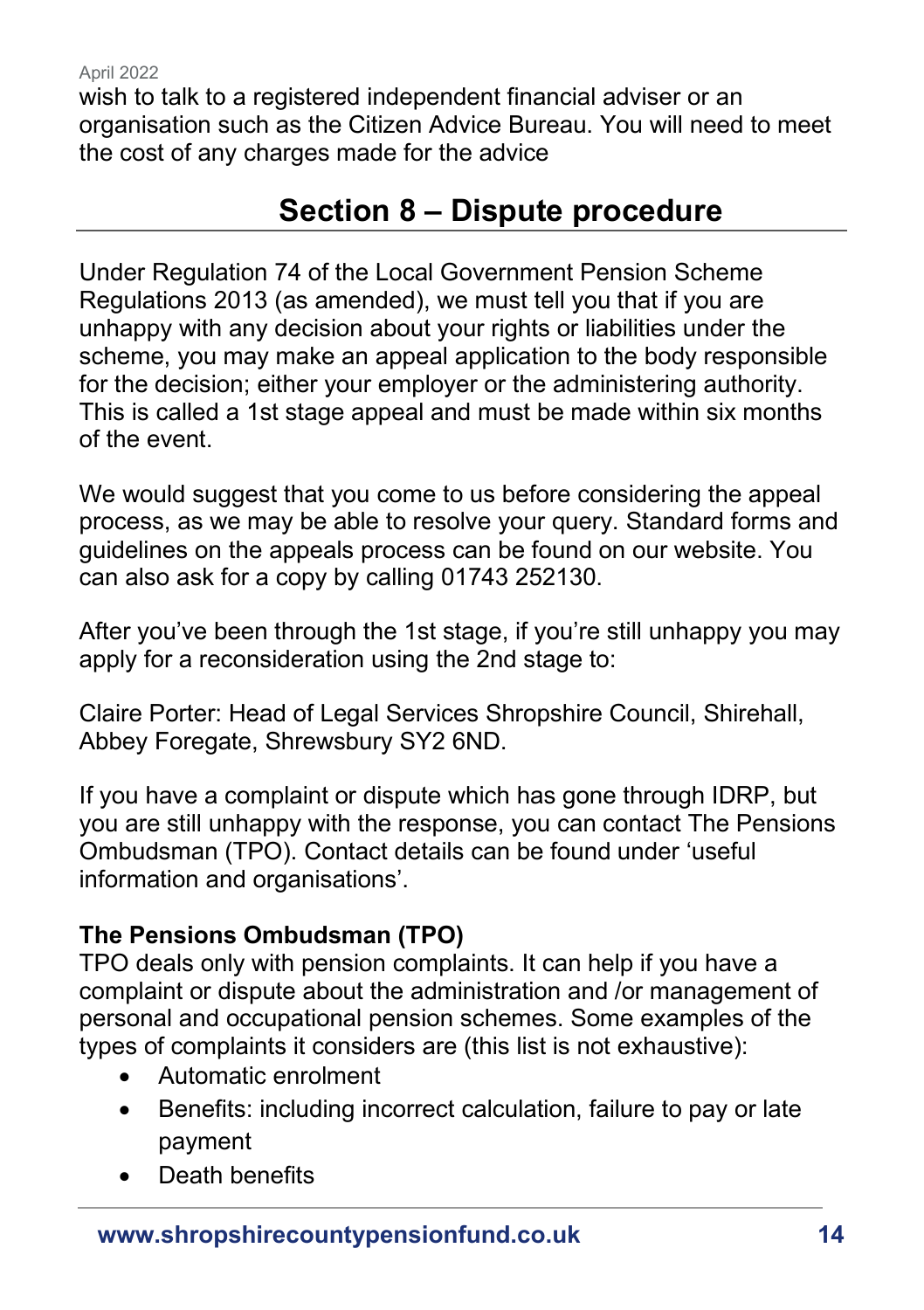- Failure to provide information or act on instructions
- Ill health
- Interpretation of the scheme rules
- Misquote or misinformation
- Transfers

You have the right to refer your complaint to the TPO free of charge. There is no financial limit on the amount of money that TPO can make a party award you. Its determinations are legally binding on all parties and are enforceable in court.

# <span id="page-14-0"></span>**Section 9 – Useful information and organisations**

## **State Pension**

Any queries about the State Pension should be addressed directly to the DWP. [www.gov.uk](http://www.gov.uk/) | Tel: 0800 731 7898

#### **Prudential**

Prudential, Lancing BN15 8GB [www.pru.co.u](http://www.pru.co.u/) k | Tel: 0800 000 000

#### **The Pensions Regulator**

Napier House, Trafalgar Place, Brighton, BN1 4DW [www.thepensionsregulator.gov.uk](http://www.thepensionsregulator.gov.uk/) |Tel: 0345 600 7060

#### **The Pension Tracing Service**

The Pension Service 9, Mail Handling Site A, Wolverhampton, WV98 1LU [www.gov.uk/find-lost-pension](http://www.gov.uk/find-lost-pension) |Tel: 0800 731 0193

# **Pensions Ombudsman**

10, South Colonnade, Canary Wharf, E14 4PU [www.pensions-ombudsman.org.uk](http://www.pensions-ombudsman.org.uk/) |Tel: 0800 917 4487

# **The Pensions Advisory Service (TPAS)**

11 Belgrave Road, London, SW1V 1RB [www.pensionsadvisoryservice.org.uk](http://www.pensionsadvisoryservice.org.uk/) |Tel: 0800 011 379